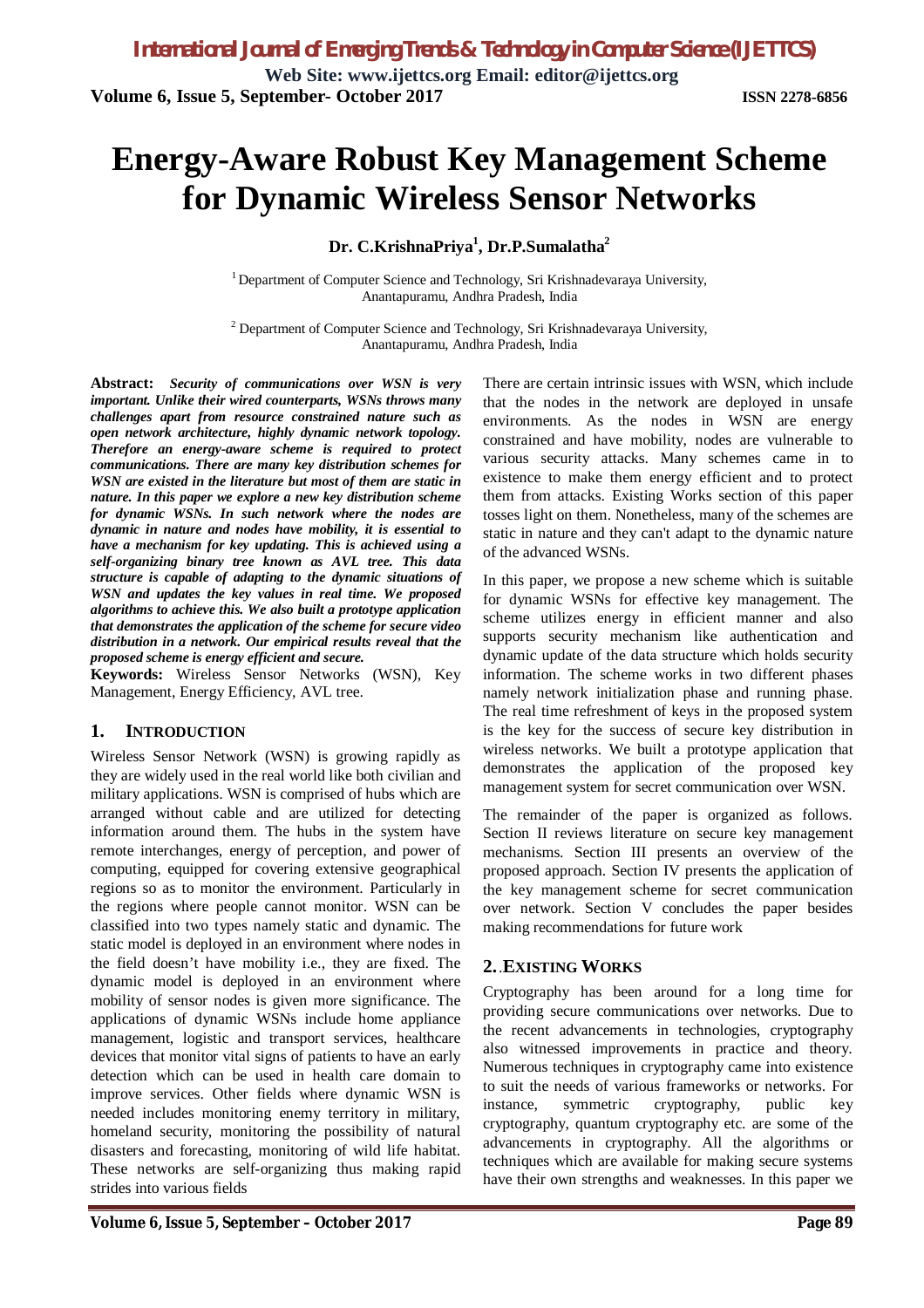**Web Site: www.ijettcs.org Email: editor@ijettcs.org**

#### **Volume 6, Issue 5, September- October 2017 ISSN 2278-6856**

are finding a suitable one which is energy-aware robust key management technique for dynamic WSN. This is because they are energy constrained and needs to effectively use the energy for improving the life span of network.

#### **2.1 Existing Key Management Schemes in WSNs**

The key management schemes in WSN can be divided into three types. Those are explored in [1]. They are random key pre-distribution type, self-protected type, and trusted server based. With trusted server-based schemes the validity of server is an issue. One has to expect that trusted server is profoundly secure in nature. This assumption can't be useful in the real world applications of WSN. For this reason this scheme is not widely used in WSN. The self-protected model makes use of cryptographic algorithms such as RSA which is a kind of public key encryption standard. However, this kind of encryption causes networks overhead and more energy consumption, so it is not widely used. The other scheme is random key pre-distribution, the key generation and usage is done in distributed fashion. Therefore this scheme provides more security than the other two schemes so this scheme is widely used. Its drawback is that it is only suitable for static networks. As WSNs are highly dynamic in nature, this is not the case with real world applications.

SPINS proposed by Perrig et al. [2] which is a trusted server based solution, which makes use of two protocols namely TESLA and SNEP. The TESLA is used for radio certification while SNEP is used for secure communication. In SPINS approach a key is known to every sensor node and its corresponding key is maintained by the base station. One-way hash function is used for authentication during broadcasting. In this approach having a direct connection and communication between two nodes is not prudent for security reasons. A Pre-key distribution model which is presented by Eschenauer and Gligor [3] is energy efficient and also provides secure communication. In this scheme, the setup phase guarantees that each sensor node in the network is provided with keys and two nodes will share one of the keys. When contrasted with the model presented in [2], this model does not use a base station to have secure communication. Based on this model the concept known as "q-composite" which is introduced by Chan, Perrig and Song [4] in which q keys are shared between two nodes in the network for direct communication. This provides more connectivity in the network and a high level of security with desirable resistance to attacks. The limitation of this scheme is storing large number of keys and their maintenance lead to overhead in usage of memory.

Later on Zhang [5] proposed NPKPS that is a pair-wise key distribution scheme provides better security and connectivity besides energy efficiency when compared with the scheme presented in [6]. For secure authentication in WSN, security certificate and security key for key

**Volume 6, Issue 5, September – October 2017 Page 90**

management concepts were introduced in [7] and [8] which is proved to be energy efficient. Layer-based multiplex communication key management scheme proposed by Kim [9] reduced communication overhead. Based on this scheme Chuang [10] explored clustering and node mobility.

Polynomial key distribution concept was explored in [11] for key-pre distribution. For secure communications in WSNs, real time key generation and reduction in memory consumption was presented in [12]. A key distribution method was proposed by Camtepe and Yener [13] which was later improved in [14] which improved direct pairwise communication and physical connectivity among sensor nodes. A key management scheme with server support introduced by Maerien [15] in which each node in the network is assigned a private key which is also shared with server. However, it assumes mutual trust between the nodes and server.

A heterogeneous network-aware key management scheme was proposed in [16] which is efficient in energy consumption, key management, connectivity and mobility. Its drawback is that it is not able to update keys in real time. That means, this is not suitable for networks where real time update of keys is required. Thus WSN has got rapid strides in improvements and security schemes. Most of the schemes in the literature are more suitable for static WSN. In this paper we tried to build a scheme for dynamic network and the scheme is expected to be energy-efficient.

#### **3. THE PROPOSED SCHEME**

In the proposed key distribution scheme we consider a typical WSN with sensor nodes with mobility, center sensor node and base station. Base station is assumed to have high level of energy. Center sensor node has more energy when compared to sensor nodes that can move around. Figure 1 shows a typical sensor node deployment.



**Figure 1** Illustrates WSN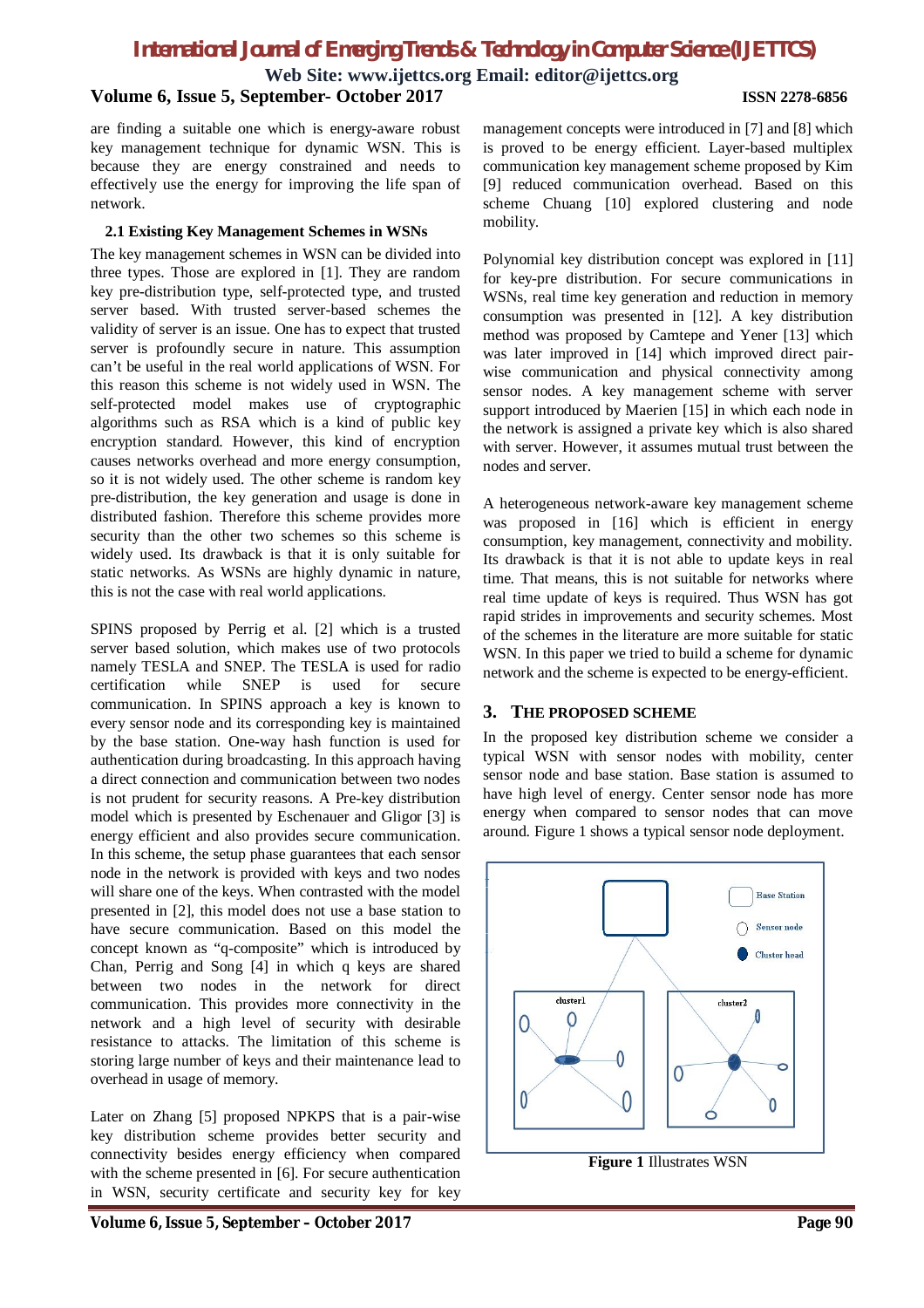# **Web Site: www.ijettcs.org Email: editor@ijettcs.org**

# **Volume 6, Issue 5, September- October 2017 ISSN 2278-6856**

As can be seen in Figure 1, the sensor nodes are connected to a network containing base station, central sensor and other sensor nodes that are responsible to sense data actually

#### **3.1 Initialization Phase**

In this phase, the nodes in the network are formed and the details of all the nodes are saved to base station. There are certain activities performed as part of initialization. They include finding energy level of nodes, election of cluster head and cluster formation. First of all energy level of all nodes is computed for further usage of it. There are five levels in energy states namely weakest, weak, strong, stronger and strongest. Zero indicates lowest level while 5 denotes highest level of energy. The energy level of base station is assumed to be 5. For each node the % of residual energy is computed for decisions in the network running phase. Table 1 shows the energy state and corresponding range of percentages of residual energy.

| <b>Table 1:</b> Energy states mapped to range of percentages of |
|-----------------------------------------------------------------|
| residual energy                                                 |

| <b>Residual Energy</b> | <b>State</b> |
|------------------------|--------------|
| $0\% - 5\%$            |              |
| 6%-20%                 |              |
| 21%-40%                | 2            |
| 41%-60%                | 3            |
| 61%-80%                |              |
| 81%-100%               |              |

The following are the steps of initialization phase.

- 1. Computing residual energy levels to know the state of energy of nodes.
- 2. Base station generates key pairs and public key is distributed to all nodes in the network.
- 3. All nodes send sample message encrypted with public key to the base station.
- 4. The base station obtains list of nodes in the network and other information required.
- 5. On first come first serve basis IDs assigned to each node in the network

After completion of initialization cluster head (CH) election phase is carried out. In this phase, nodes with higher energy are considered and they are elected as cluster heads. The pair wise key establishment between two nodes is done using one-way hash function presented in [17]. The algorithm for pair wise key establishment is as shown in Figure 2

| Algorithm: Pair-wise key establishment scheme                                     |  |  |  |  |
|-----------------------------------------------------------------------------------|--|--|--|--|
| Inputs: Master number and ID of node A, and ID of node B                          |  |  |  |  |
| Assumption: Node A and B are direct neighbors in the network                      |  |  |  |  |
| Process:                                                                          |  |  |  |  |
| 1. For all neighbors in the WSN                                                   |  |  |  |  |
| a) Node A generates master key using its ID and one-way hash function             |  |  |  |  |
| Node A then broadcasts a message to neighbor B waits from possible response<br>b) |  |  |  |  |
| In the mean while, the node B generates its master key in the same fashion<br>c)  |  |  |  |  |
| followed by node A.                                                               |  |  |  |  |
| d) And then node B provides a response to the broadcast message sent by A         |  |  |  |  |
| e) The pair-wise key is generated which is the output of the scheme               |  |  |  |  |
| 2. End                                                                            |  |  |  |  |

**Figure 2** Pair-wise key establishment algorithm

As can be seen in Figure 2 the pair-wise key establishment algorithm takes two neighboring nodes' (A, B) ID and master number and produce pair-wise key as output. This is meant for key distribution that is done in the initialization phase. The steps given in the algorithm are repeated for all neighbors. At the end of processing all nodes that have direct neighbor will get pair-wise key. Thus each node in the network can directly compute pairwise key. After completion of this, cluster formation takes place as follows.

- CH which has been elected sends hello message including its master key encrypted using DES algorithm. The DES algorithm code is available with each node in the network.
- Non-cluster head nodes obtain CH information from multiple nodes. They are aware of multiple CHs. In case if non-cluster head nodes do not get the hello message from CH nodes, they resort to sending hello message with encrypted key and then wait for the response with the intention to know information of CHs.
- Based on the CH information non-cluster head node makes decision to join a cluster. Then the node will send join request to corresponding CH node. The message also contains CHs master number.
- On receiving request, the CH decrypts the message and verifies the new node's validity. If the new node is valid node, the CH will send "confirmation" message which enables the new node to join network. In the verification process, the CH makes use of security primitives being carried into the message to authenticate the user thus preventing replication and replay attacks.
- With the previous step completed, the entire network is formed and ready to serve.

#### **3.2 Network Running Phase**

There are two dynamic scenarios in the network at runtime. A new node may join the network and an existing node might move to different cluster. When a new node is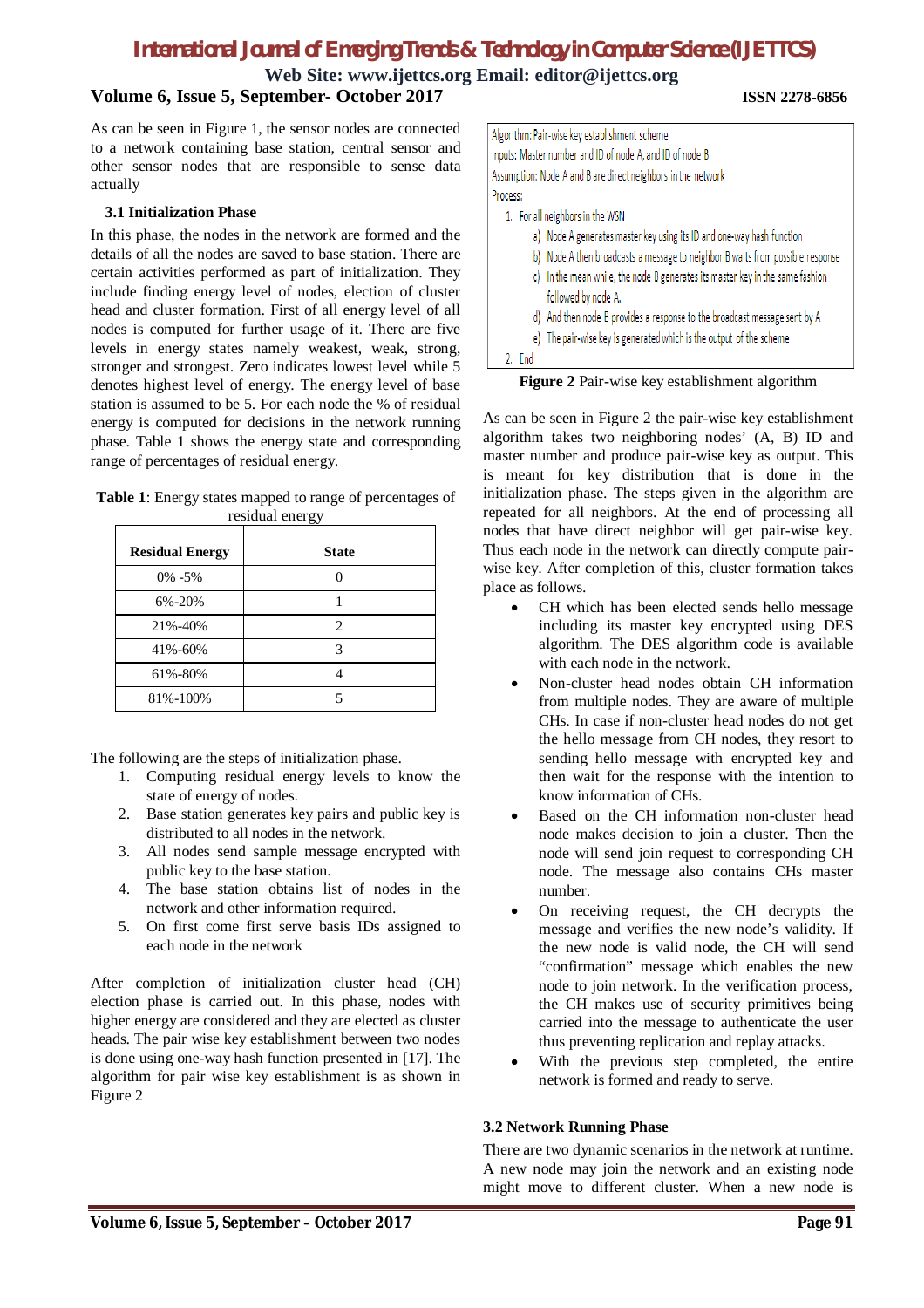#### **Web Site: www.ijettcs.org Email: editor@ijettcs.org Volume 6, Issue 5, September- October 2017 ISSN 2278-6856**

willing to join the network, it is possible that base station verifies the master number of the node, and makes decision to allow or deny the node. Once the verification is successful, the base station allocates an ID for the new node which will generally avoid Sybil attack. The new node broadcasts a message in order to get details of all CHs in the network. Then the neighboring nodes take steps to verify the node and replay message. Based on the strength of signal, the new node will join a particular cluster.

Sometimes, the energy of CH comes down beyond specified threshold. In this case, sensor nodes might take decision to join other cluster. When a node needs to move between clusters, it sends a message to find other cluster heads and their energy state. Once CHs respond, based on the energy state the node jumps to corresponding cluster after making a decision by following the procedure described in [16]. After making decision to join the new cluster, the node sends "joining request" to the CH. Then the new CH gets the sensor node's details from original CH and makes a decision to allow the node into its cluster.

## **4. PROTOCOL APPLICATION FOR SECRET COMMUNICATION**

We have considered an application of WSN that enables secret communication over network using the proposed key management scheme presented in the preceding section. In fact we built a custom simulator in Java platform. The prototype demonstrates the embedding and extraction of an encrypted document into or from a video file. This kind of application demonstrates the concept of steganography which is an improved form of cryptography coupled with our key distribution scheme. The prototype is built in such a way that both the information sender and receiver make use of the key distribution mechanism implicitly and ensure highly secure communication between them. The traditional cryptography is used to encrypt or decrypt file to be transferred while the proposed scheme is used for secure key distribution. The encryption phase is as shown in Figure 3. This is done at sender side using the proposed key distribution scheme.



**Figure 3** Illustrates embedding encrypted file into a video for secret sharing

As can be seen in Figure 3, the user interface allows the selection of video and encrypted files and the let the encrypted file to be embedded into the video file. Thus the video file when sent to a receiver which carries secret information that can be made to receiver only through the proposed key management scheme.

| VideoSteganoGraphy---DeEmbeding Video File<br>$\rightarrow$ |               |  |  |  |  |
|-------------------------------------------------------------|---------------|--|--|--|--|
| De-Embeding Video File                                      |               |  |  |  |  |
| /orkSpace\New Dress\ZooZoo.mp4<br><b>Select Video File</b>  | <b>Browse</b> |  |  |  |  |
| De-Embed<br>Close                                           |               |  |  |  |  |
| Video File                                                  |               |  |  |  |  |
| De Embed File:                                              |               |  |  |  |  |

**Figure 4** Illustrates de-embedding encrypted file from a video for secret information sharing

As can be seen in Figure 3, the user interface allows the selection of video file and the let the encrypted file to be extracted from the video file. Thus the receiver gets secret information only through the proposed key management scheme.

#### **5. SIMULATION RESULTS**

We have built a custom simulator in Java programming language to simulate WSN. The experiments are made to apply the proposed scheme in terms of efficient key management and also energy efficiency. Afterwards, our scheme is compared with the scheme presented in [17] where AVL tree is used for dynamic key update. This tree is a self-balanced binary tree which is efficient to update keys in real time. In this paper also we used AVL tree along with the new scheme we proposed. Our schemes security results are as presented in Table 2.

**Table 2**: Security of Proposed Scheme

| <b>Attack Type</b>      | <b>Existing</b><br>Scheme [17] | <b>Our Scheme</b> |
|-------------------------|--------------------------------|-------------------|
| Sybil Attack            | <b>YES</b>                     | YES               |
| Replication<br>Attack   | N <sub>O</sub>                 | N <sub>O</sub>    |
| Replay Attack           | N <sub>O</sub>                 | N <sub>O</sub>    |
| Sink-Hole<br>Attack     | <b>YES</b>                     | <b>YES</b>        |
| Selective<br>Forwarding | YES                            | YES               |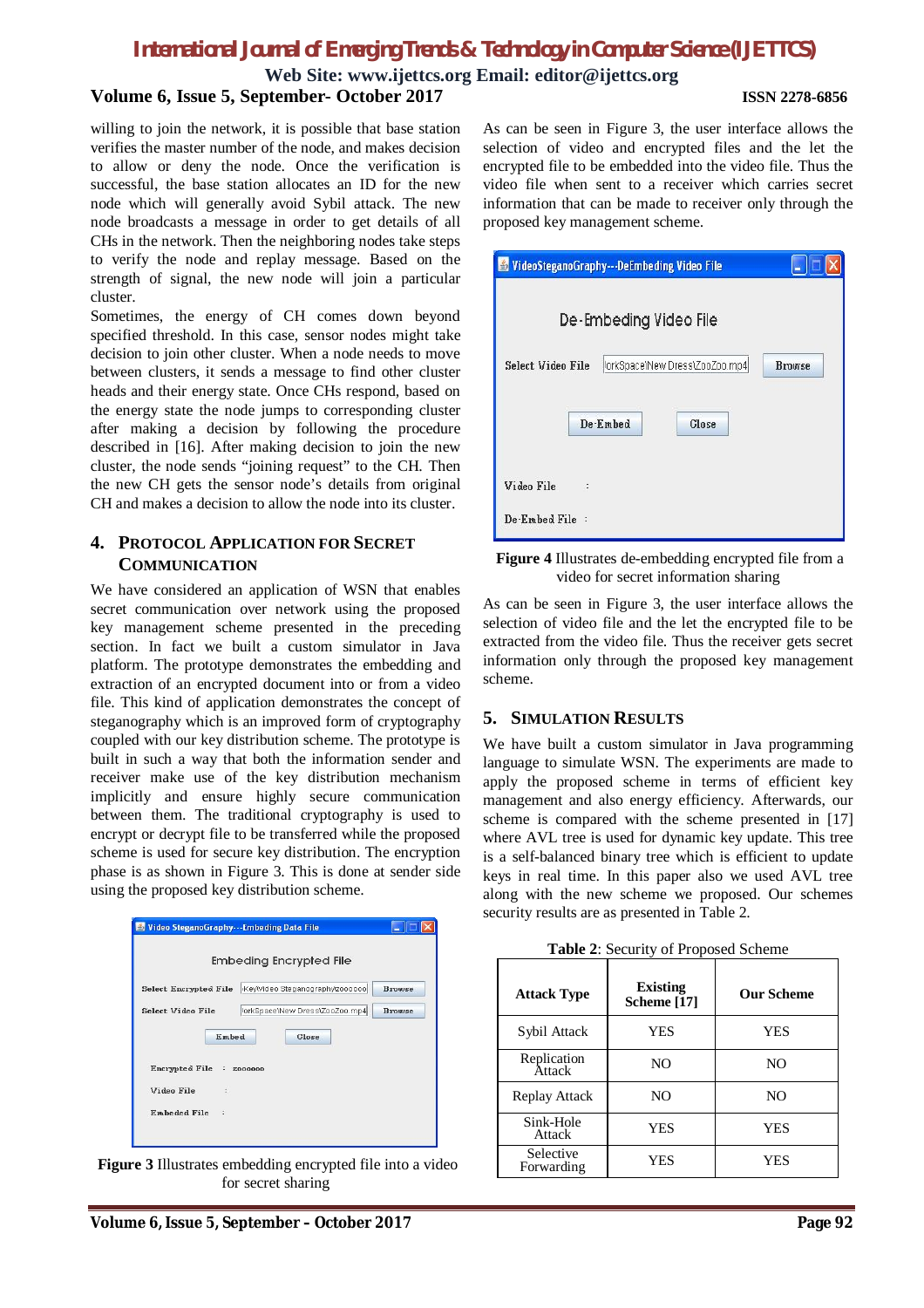**Web Site: www.ijettcs.org Email: editor@ijettcs.org**

#### **Volume 6, Issue 5, September- October 2017 ISSN 2278-6856**

As can be seen in Table 1, our scheme is able to prevent many attacks in WSN. We also made experiments with energy efficiency and compared with the methods of Yiying scheme, Tseng scheme, Cheikhrouhou scheme



**Figure 5** the Energy Efficiency of Nodes

As shown in Figure 5, it is evident that the energy efficiency varies among the schemes employed on WSN. Our scheme is showing better energy – efficiency performance when compared with other existing schemes.

#### **6. CONCLUSION AND FUTURE WORK**

In this paper we explored various key management schemes which provide security in Wireless Sensor Networks. As these wireless sensor networks are widely used in the real world environment, security plays a major role. These networks are vulnerable to attacks due to their resource constrained and mobility nature. Importance is to be given for secure communication among the nodes in the network. Key management and key distribution plays a pivotal role in providing secure communication. Many schemes came into existence but many of them are static in nature. They cannot provide their services to dynamic WSNs. In this paper we proposed a new key distribution scheme which makes secure communications over WSN. We built a prototype application to apply the proposed scheme for secret information sharing in the form of steganography. Our future work focuses on proposing a new key management scheme for secure routing in Dynamic Wireless Sensor Networks and its performance analysis.

#### **References**

- [1] W. Du, J. Deng, Y. S. Han, S. Chen and Pr. K. Varshney, "A Key Management Scheme for Wireless Sensor Network Using Deployment Knowledge", IEEE INFOCOM, (2004).
- [2] A. Perrig, R. Szewczyk, J. Tygar, Victorwen and D. E. Culler, "Spins: Security Protocols for Sensor Networks", ACM Wireless Networking, (2002) September.
- [3] L.Eschenauer and V. D. Gligor, "A key management scheme for distributed sensor networks", Proc. of the 9th ACM Conference on Computer and Communication Security, (2002) November, pp. 41- 47.
- [4] H.Chan, A.Perrig and D. Song, "Random key predistribution schemes for sensor networks", Proc. IEEE Symp on Research security privacy, (2003) May 11-14, pp. 197- 213.
- [5] J. Zhang, Y. Sun and L. Liu, "NPKPS: A novel pairwise key pre-distribution scheme for wireless sensor networks", IET Conference on Wireless, Mobile and Sensor Networks 2007, (CCWMSN07), (2007) December 12-14, pp. 446-449.
- [6] L.Girod, T.Stathopoulos, N. Ramanathan, et al., "A System for Simulation, Emulation, and Deployment of Heterogeneous Sensor Networks", Proc. of ACM SenSys, (2004).
- [7] O.Cheikhrouhou, A. Koubaa, M. Boujelben and M. Abid, "A lightweight user authentication scheme for Wireless Sensor Networks", 2010 IEEE/ACS International Conference on Computer Systems and Applications (AICCSA), (2010) May 16-19, pp. 1-7.
- [8] H. -R. Tseng, R. -H. Jan and W. Yang, "An Improved Dynamic User Authentication Scheme for Wireless Sensor Networks", Global Telecommunications Conference 2007, GLOBECOM '07. IEEE, (2007) November 26-30, pp. 986-990.
- [9] K.T. Kim, R. S. Ramakrishna, "A Level-based Key Management for both In-Network Processing and Mobility in WSNs", IEEE Internatonal Conference on Mobile Adhoc and Sensor Systems, MASS 2007, (2007) October 8-11, pp. 1-8.
- [10] I. -H. Chuang, W. -T. Su, C. -Y. Wu, J. -P. Hsu and -H. Kuo, "Two-Layered Dynamic Key Management in Mobile and Long-Lived Cluster-Based Wireless Sensor Networks", Wireless Communications and Networking Conference, WCNC 2007, IEEE, (2007) March 11-15, pp. 4145- 4150.
- [11] C. Blundo, A. De Santis, A. Herzberg, S. Kutten, U. Vaccaro and M. Yung, "Perfectly Secure Key Distribution for Dynamic Conferences", (1992) pp. 471–486.
- [12] S. U. Khan, L. Lavagno, C. Pastrone and M. Spirito, "An effective key management scheme for mobile heterogeneous sensor networks", 2011 International Conference on Information Society (i-Society), (2011) June 27-29, pp. 98-103.
- [13] S.A.Camtepe and B. Yener, "Combinatorial Design of Key Distribution Mechanisms for Wireless Sensor Networks", Networking, IEEE/ACM Trans. on, vol. 15, no. 2, (2007) April, pp. 346-358.
- [14] D.S. Sanchez and H. Baldus, "A Deterministic Pairwise Key Pre-distribution Scheme for Mobile Sensor Networks", SecureComm 2005, First International Conference on Security and Privacy for Emerging Areas in Communications Networks, (2005) September 5-9, pp. 277- 288.